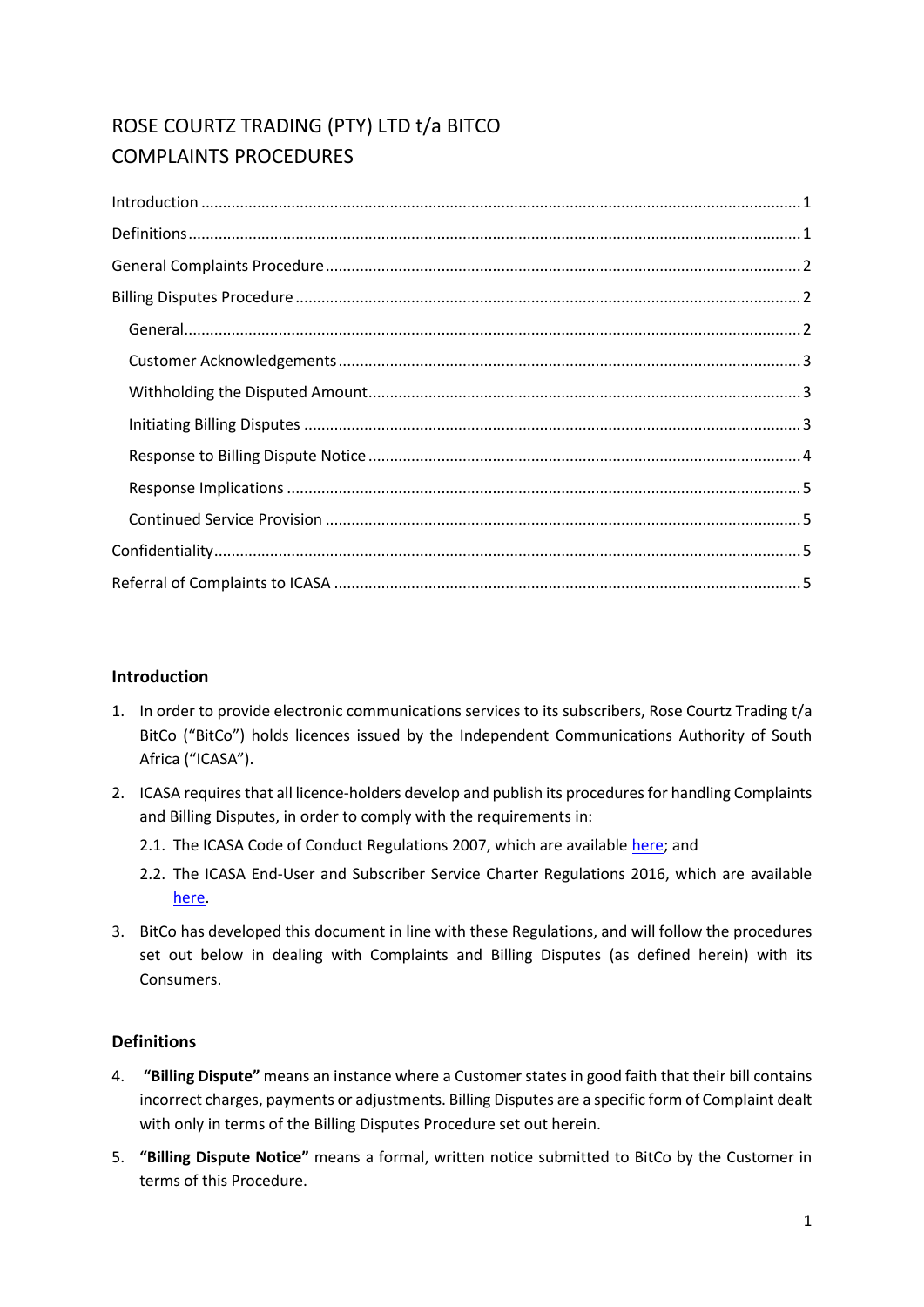- 6. **"Billing Disputes Procedure"** mean the Billing Disputes Procedure set out herein for the initiation and resolution of Billing Disputes.
- 7. **"Billing Enquiry"** means the situation where the Customer seeks information or clarification relating to an invoice issued by BitCo including without limitation seeking clarification of charges or sources of usage. For the avoidance of doubt, a Billing Enquiry is not a Billing Dispute.
- 8. **"Business Day"** means any day other than a Saturday or Sunday or a public holiday observed as such in the Republic of South Africa.
- 9. **"Complaint"** means a formal, written expression of dissatisfaction or grievance made by a Customer in terms of the General Complaints Procedure, but does not include a request for information or a Billing Dispute. Complaints are dealt with only in terms of the General Complaints Procedure set out herein.
- <span id="page-1-0"></span>10. **"Customer"** means a BitCo subscriber or potential subscriber.

# **General Complaints Procedure**

- 11. This Procedure applies to all Complaints other than Billing Disputes, which are dealt with in terms of the Billing Dispute Procedure set out below.
- 12. The Customer is required to have first followed BitCo's Service and Escalation Procedure found at http://bitco.co.za/legal/service-and-escalation-procedure/ before applying this Procedure.
- 13. If the Customer is not satisfied with the resolution of any issue in terms of the Service and Escalation Procedure, the Customer may direct a formal Complaint to complaints@bitco.co.za.
- 14. The Complaint is required to be accompanied by the following:
	- 14.1. The Customer's full particulars and contact details;
	- 14.2. The Customer's relationship with BitCo, together with any customer reference numbers (original ticket number) or details which may be applicable;
	- 14.3. A statement of the reasons for the Complaint, with enough detail to allow BitCo to assess these; and
	- 14.4. Any relevant evidence or documentation the Customer wishes to submit in support of the Complaint.
- 15. BitCo will acknowledge receipt of the Complaint within 3 Business Days and allocate a reference number.
- 16. BitCo will provide a written response with its decision on the outcome of the Complaint within 14 Business Days following receipt of the Complaint.

# <span id="page-1-1"></span>**Billing Disputes Procedure**

#### <span id="page-1-2"></span>General

17. Billing Enquiries should be directed to accounts@bitco.co.za, and Complaints not related to Billing Disputes are dealt with under the General Complaints Procedure set out above.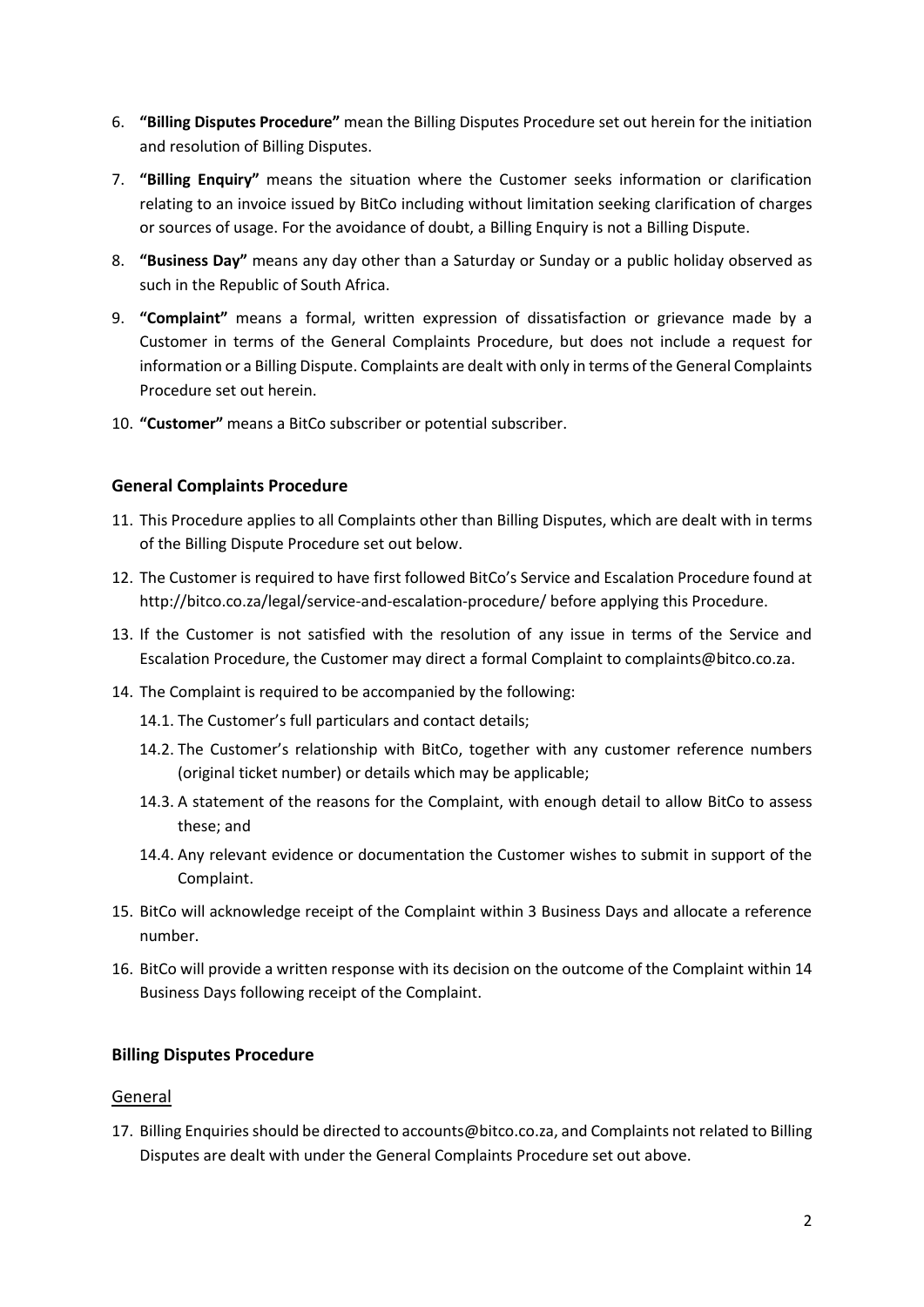- 18. The Customer expressly acknowledges and agrees that:
	- 18.1. Any charge recorded on an invoice which is not submitted in accordance with this Billing Disputes Procedure is payable in full to BitCo by the due date of that invoice;
	- 18.2. An amount that is not in dispute ("Undisputed Amount") cannot be withheld for any reason, including without limitation when that amount is on an invoice together with an amount that is in dispute ("Disputed Amount");
	- 18.3. The Billing Disputes Procedure is only triggered when BitCo receives a Billing Dispute, and it is only after this that the Customer may withhold payments of the Disputed Amount only as set out in claus[e 22;](#page-2-3) and
	- 18.4. Billing Enquiries, Complaints and requests for information are not considered to be Billing Disputes and do not trigger this Billing Disputes Procedure. Billing Enquiries should be directed to accounts@bitco.co.za, Complaints are dealt with under the General Complaints Procedure set out above, and requests for information can be sent to support@bitco.co.za.
- 19. Please note that BitCo will not entertain any Billing Dispute based on unauthorised use of the services or on unauthorised use of the services by a third party, as it is the Customer's responsibility to safeguard access to the services received by the Customer and to use such services in the manner set out in the terms and conditions applicable thereto.

# <span id="page-2-0"></span>Customer Acknowledgements

- 20. The Customer expressly agrees to allow BitCo to attempt settlement of any Billing Dispute within 14 Business Days before raising a dispute with any third party, credit card company or bank. BitCo requires and Customer expressly agrees that BitCo will be the first option in Billing Disputes. Should BitCo receive a chargeback or other reversed charge from a third party, credit card company or bank on behalf of the Customer before BitCo has been given a chance to resolve the Billing Dispute, then BitCo has the right to collect on the rendered services and any fees associated with those charges.
- 21. Not all Billing Disputes may be settled to the Customer's satisfaction. Once this Billing Disputes Procedure has been exhausted, a Customer may use any third party, credit card company or bank in an attempt to settle the dispute. However, BitCo still retains the right to collect on any rendered services or fees that are due. Should BitCo be unable to reverse any disputed amounts with a third party, credit card company or bank, BitCo will submit the full delinquent amount for collection.

# <span id="page-2-1"></span>Withholding the Disputed Amount

<span id="page-2-3"></span>22. The Customer may only withhold payment of a Disputed Amount where BitCo receives a valid Billing Dispute Notice relating to such Disputed Amount at least 5 Business Days prior to the due date recorded on the relevant invoice.

#### <span id="page-2-2"></span>Initiating Billing Disputes

- 23. A Billing Dispute Notice may be lodged in the manner set out herein until the passing of 30 calendar days from the date of the relevant invoice.
- <span id="page-2-5"></span>24. The Customer is required to direct a formal Billing Dispute Notice to complaints@bitco.co.za.
- <span id="page-2-4"></span>25. The Billing Dispute Notice is required to be accompanied by the following: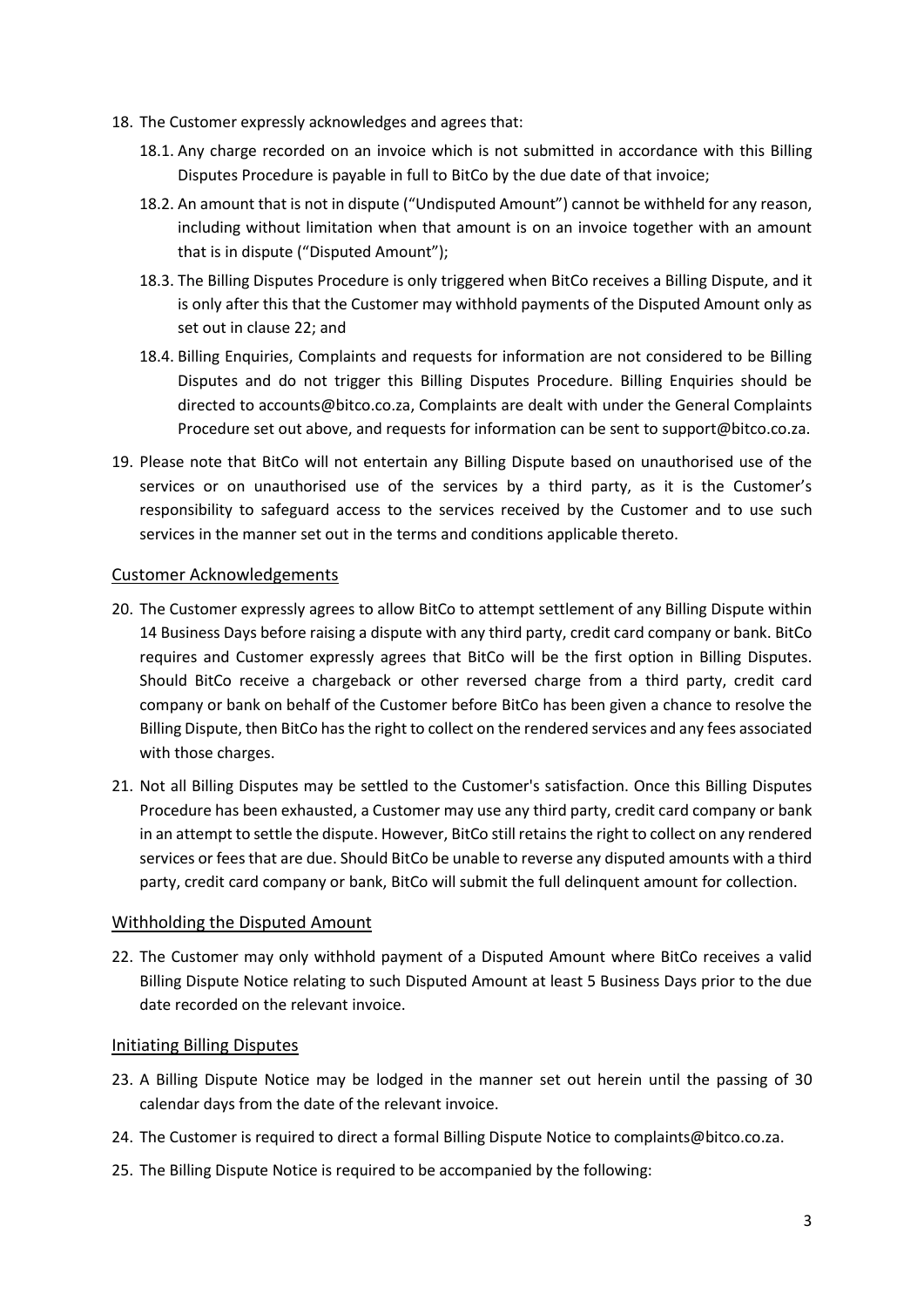- 25.1. The Customer's full particulars and contact details;
- 25.2. The Customer's relationship with BitCo, together with any customer reference numbers or details which may be applicable;
- 25.3. Invoice number and date;
- 25.4. The amount in dispute ("the Disputed Amount");
- 25.5. The amount not in dispute ("the Undisputed Amount");
- 25.6. A statement of the reasons for the Billing Dispute, with enough detail to allow BitCo to assess these; and
- 25.7. Any relevant evidence or documentation the Customer wishes to submit in support of the Billing Dispute.

#### <span id="page-3-0"></span>Response to Billing Dispute Notice

- 26. BitCo will acknowledge receipt of the Billing Dispute Notice within 3 Business Days and allocate a reference number.
- 27. BitCo may request additional information or documentation from the Customer lodging the Billing Dispute Notice, which information or documentation is reasonably required to assist BitCo in making a decision on the matter. The Customer shall provide such information or documentation as soon as possible, and the running of the 14 Business Day period will be suspended until such time as the requested information or documentation has been received by BitCo.
- 28. BitCo will provide a written response with its decision on the outcome of the Billing Dispute Notice within 14 Business Days following receipt of the Billing Dispute Notice.
- <span id="page-3-1"></span>29. BitCo's decision (and reasons for such decision), will take one of the following forms:
	- 29.1. A confirmation that the Billing Dispute is valid, and a statement indicating such adjustments as may be necessary;
	- 29.2. A rejection of the Billing Dispute Notice on the basis that:
		- The Billing Dispute Notice was not received by BitCo within 30 calendar days of the date of the relevant invoice, as required in clause [22;](#page-2-3)
		- The Billing Dispute Notice does not contain all of the information required, as set out in claus[e 25,](#page-2-4) or was not submitted in the required manner, as set out in claus[e 24;](#page-2-5)
		- The Customer has not made payment of any Undisputed Amounts, and does not have the right to withhold payment of any Disputed Amounts in accordance with clause [22.](#page-2-3)
		- BitCo has confirmation from the Customer that the Billing Dispute which is the subject of the Billing Dispute Notice has been resolved;
		- The Customer is disputing any charges on the basis of unauthorised use of the services; or
		- BitCo reasonably believes that the Customer does not have a bona fide dispute in relation to Billing Dispute submitted.

29.3. Any alternate resolution that BitCo deems appropriate.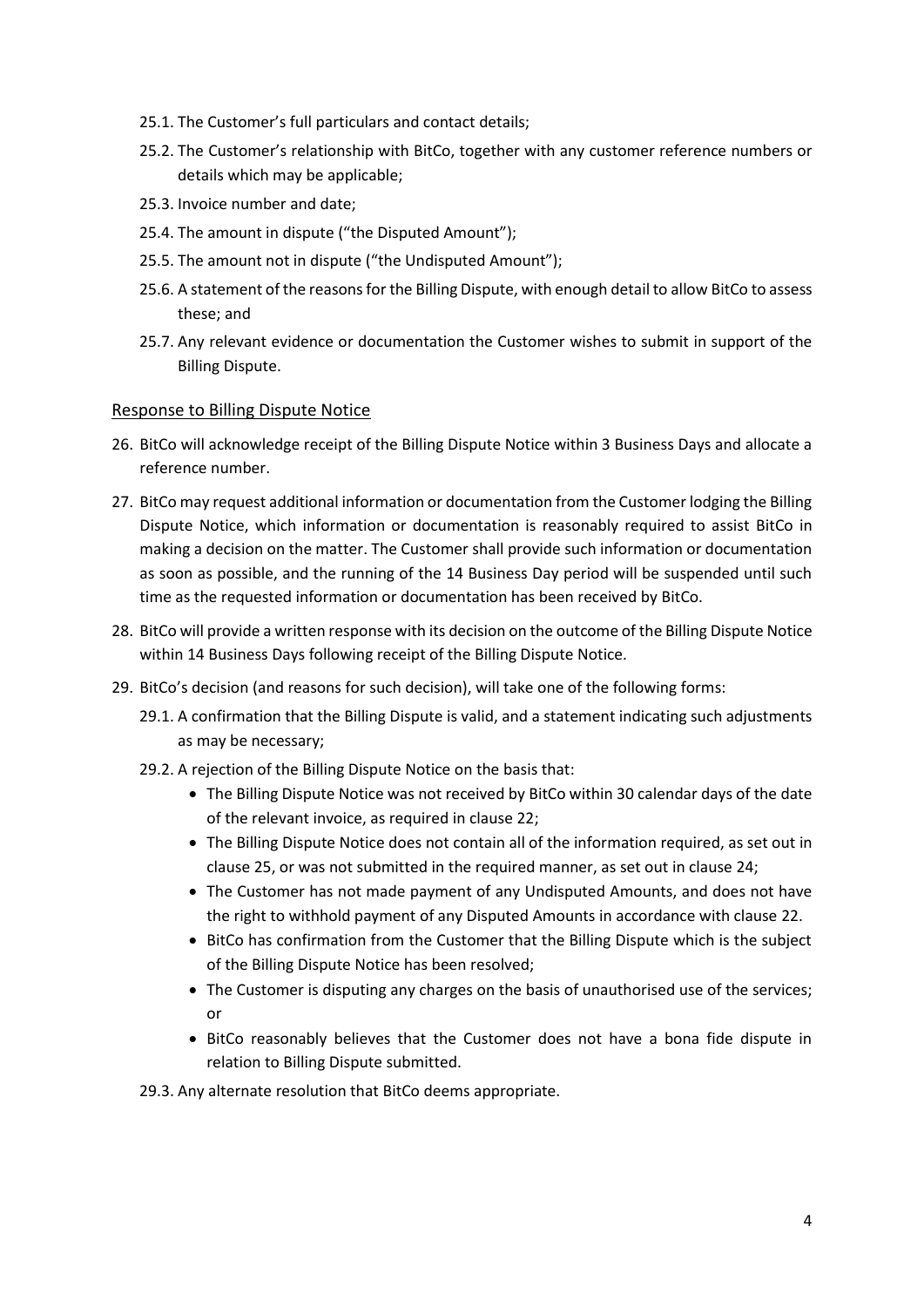#### <span id="page-4-0"></span>Response Implications

- 30. If stipulated in BitCo's response in terms of clause [29](#page-3-1) that the Customer must make payment of the Disputed Amount or a portion thereof, the Customer must pay the Disputed Amount or such indicated portion within 5 Business Days of the date of BitCo's response.
- 31. If stipulated under BitCo's response in terms of clause [29](#page-3-1) that BitCo must withdraw the Disputed Amount or refund a fee already paid, BitCo must as soon as practicable:
	- 31.1. Provide the Customer with a statement reflecting the adjustment to their account. It is intended that this adjustment will be contained on the next invoice issued to the Customer, but the parties acknowledge that this may be delayed due to timing issues with the response and BitCo's standard billing terms; or
	- 31.2. Credit any Disputed Amount already paid by the Customer.

#### <span id="page-4-1"></span>Continued Service Provision

- <span id="page-4-4"></span>32. BitCo will not disconnect a service provided to the Customer which is the subject of a Billing Dispute Notice, or take adverse collection procedures or impose late payment penalties or charges, while attempting to resolve a Billing Dispute lodged in terms of this Billing Disputes Procedure and until such time as BitCo has reached a decision and communicated this to the Customer, provided that Undisputed Amounts are paid timeously.
- 33. BitCo reserves the right, however, to take such measures mentioned in clause [32](#page-4-4) immediately:
	- 33.1. Where a determination of the Billing Dispute has been made and communicated to the Customer; or
	- 33.2. Where the Customer has indicated that they are unable to pay the invoice or bill, or have filed or are the subject of any application to court for sequestration or liquidation, or otherwise seek to reach a formal arrangement with their creditors.
- 34. Subject only to the above, the rights and obligations of each party under the Billing Disputes Procedure continue pending resolution of a Billing Dispute invoked under this Billing Disputes Procedure. For the avoidance of doubt, this includes that BitCo shall continue to have the right to terminate or suspend the service in accordance with BitCo's rights under the agreement that the Customer has with BitCo.

# <span id="page-4-2"></span>**Confidentiality**

35. Neither party shall use any information obtained from the other party during the course of any process invoked under the Billing Disputes Procedure for any purpose other than the resolution of the particular Billing Dispute.

# <span id="page-4-3"></span>**Referral of Complaints to ICASA**

36. If the Customer is not happy about the outcome of a Complaint or a Billing Dispute, the Customer has the right to escalate it to ICASA. If ICASA are not able to resolve the matter it may be referred to the ICASA Complaints and Compliance Committee for adjudication.